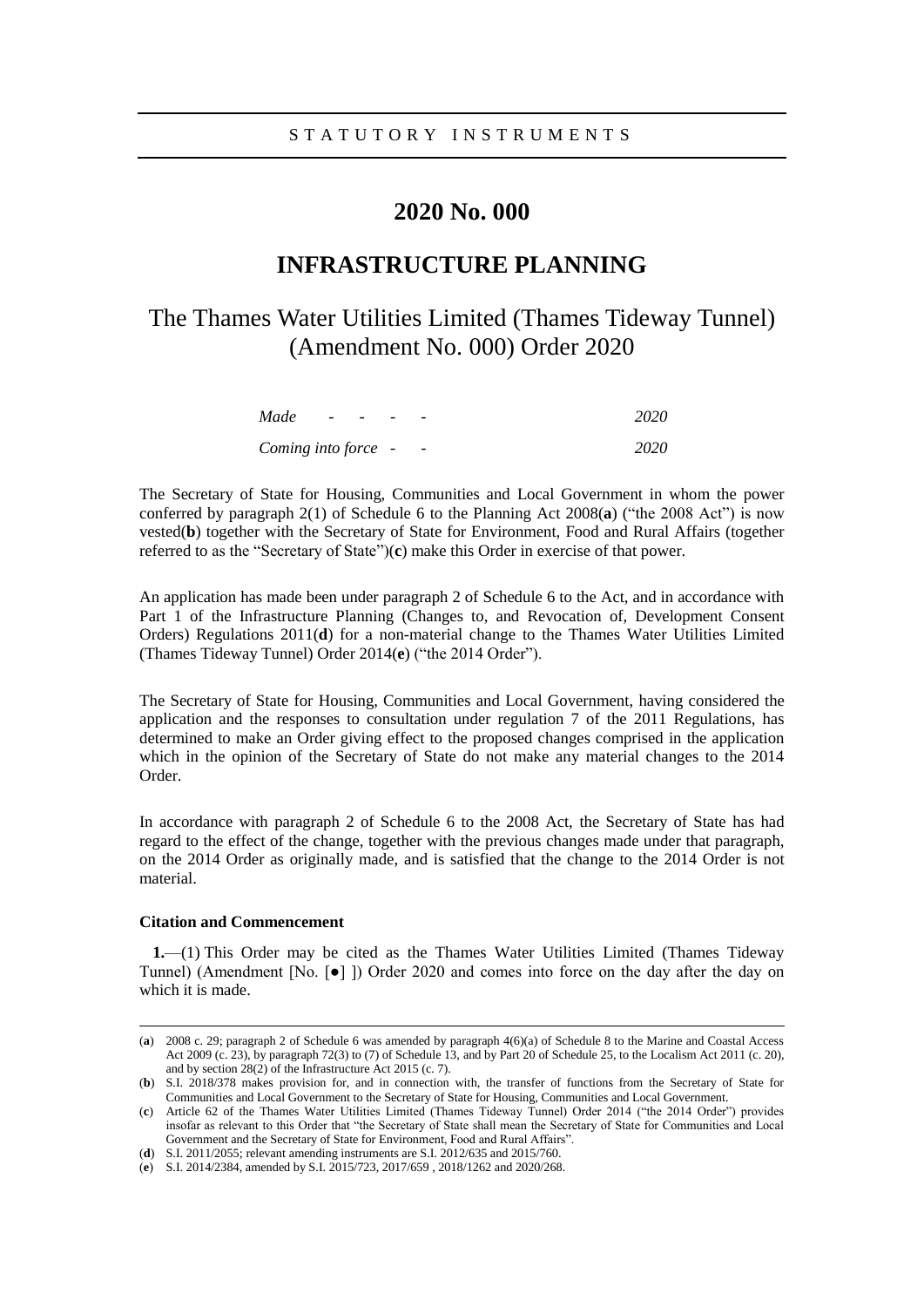(2) In this Order, "the 2014 Order" means the Thames Water Utilities Limited (Thames Tideway Tunnel) Order 2014.

### **Amendment of the 2014 Order**

**2.**—(1) The 2014 Order is amended as follows.

(2) Schedule 2 and Schedule 3 are amended as set out in the tables in Schedules 1 and 2 to this Order, where—

- (a) column 1 sets out the provision to be amended;
- (b) column 2 sets out the current text; and
- (c) column 3 sets out the text to be substituted for the current text.

(3) The Schedule to this Order has effect.

### **Certification of substituted plans, etc.**

**3.**—(1) The undertaker must, as soon as practicable after the making of this Order, submit copies of any revised or substituted plans to the Secretary of State for certification that they are true copies of the revised or substituted plans.

(2) A plan so certified by the Secretary of State is admissible in any proceedings as evidence of the contents of the document of which it is a copy.

(3) In paragraph (1), the "undertaker" has the same meaning as in article 2(1) of the 2014 Order.

For and on behalf of the Secretary of State

|                                             | Name<br>Title                                      |
|---------------------------------------------|----------------------------------------------------|
| Date                                        | Department for Food, Environment and Rural Affairs |
| For and on behalf of the Secretary of State |                                                    |
|                                             | Name                                               |

**Title** Date Ministry of Housing, Communities and Local Government

## SCHEDULE 1 Article 2(2)

### Amendments to Schedule 2 to the 2014 Order

| Provision<br>he.<br>to<br>amended                             | Current text                        | Text to be substituted for<br>the<br>current text |  |  |  |  |  |
|---------------------------------------------------------------|-------------------------------------|---------------------------------------------------|--|--|--|--|--|
| Schedule 2, Part 4<br>("Approved Plans")<br>Table 1, column 3 | "DCO-PP-16X-VCETF-180008-<br>Rev 3" | "DCO-PP-16X-VCETF-180008-<br>Rev 4"               |  |  |  |  |  |
| Schedule 2, Part 4<br>("Approved Plans")<br>Table 1, column 3 | "DCO-PP-17X-BLABF-190006-<br>Rev 1" | "DCO-PP-17X-BLABF-190006-<br>Rev 2"               |  |  |  |  |  |
| Schedule 2, Part 4<br>("Approved Plans")<br>Table 1, column 3 | "DCO-PP-17X-BLABF-190007-<br>Rev 2" | "DCO-PP-17X-BLABF-190007-<br>Rev 3"               |  |  |  |  |  |
| Schedule 2, Part 4<br>("Approved Plans")<br>Table 1, column 3 | "DCO-PP-17X-BLABF-190010-<br>Rev 2" | "DCO-PP-17X-BLABF-190010-<br>Rev 3"               |  |  |  |  |  |
| Schedule 2, Part 4<br>("Approved Plans")<br>Table 1, column 3 | "DCO-PP-17X-BLABF-190022-<br>Rev 1" | "DCO-PP-17X-BLABF-190022-<br>Rev 2"               |  |  |  |  |  |
| Schedule 2, Part 4                                            | "DCO-PP-17X-BLABF-190023"           | "DCO-PP-17X-BLABF-190023-                         |  |  |  |  |  |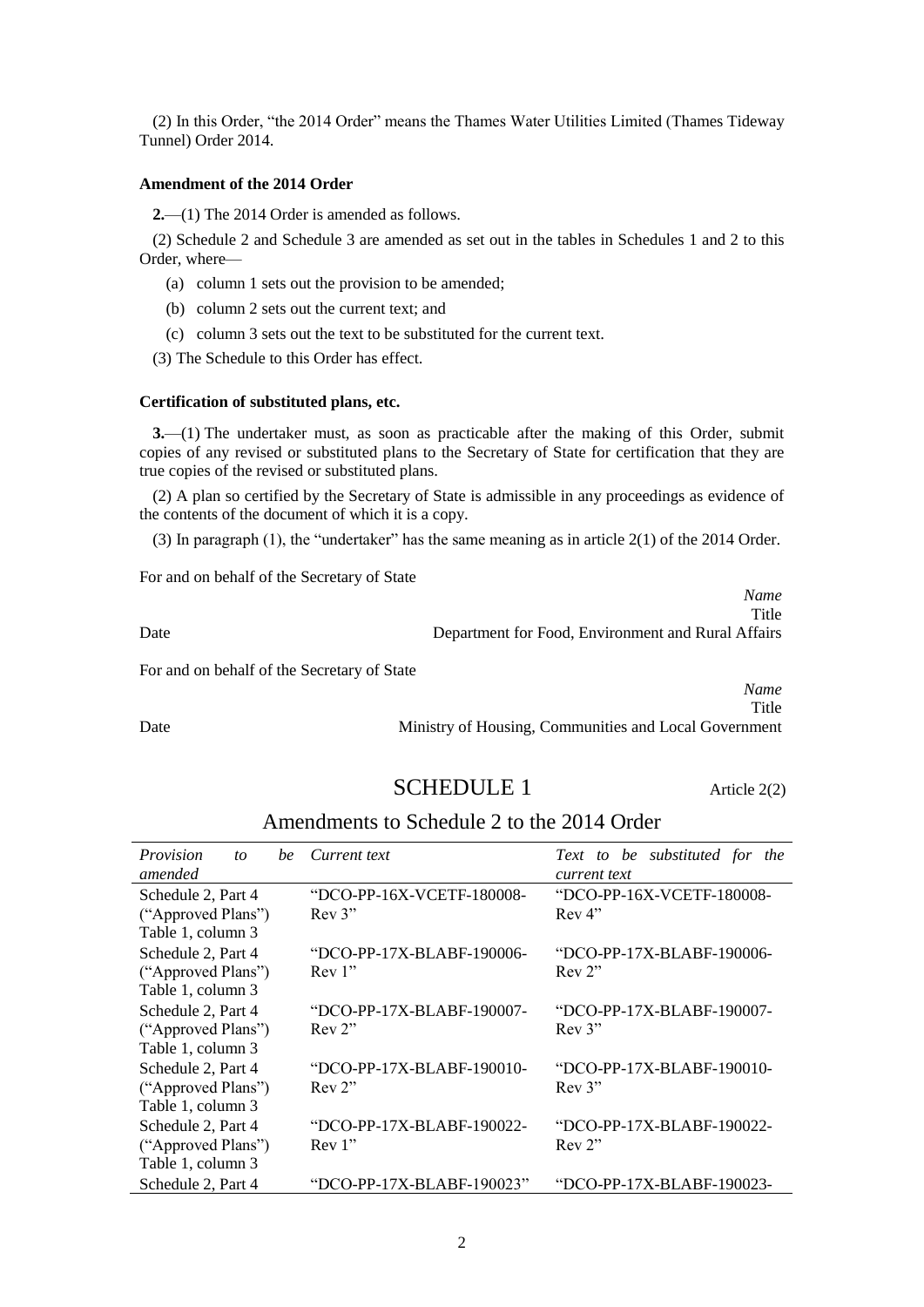| <i>Provision</i>   | to |  | be Current text |  |        |              | Text to be substituted for the |  |
|--------------------|----|--|-----------------|--|--------|--------------|--------------------------------|--|
| amended            |    |  |                 |  |        | current text |                                |  |
| ("Approved Plans") |    |  |                 |  | Rev 1" |              |                                |  |
| Table 1, column 3  |    |  |                 |  |        |              |                                |  |
|                    |    |  |                 |  |        |              |                                |  |

# SCHEDULE 2 Article 3

### Amendments to Schedule 3 to the 2014 Order

| Provision<br>amended                                                                    | to | be | Current text                                                                                                                                                                                                                                                                                                                                                                                                                                                                                                                                                                                                                                                                                                                                                                                | Text to be substituted for the<br>current text                                                                                                                                                                                                                                                                                                                                                                                                                                                                                                                                                                                                                                                                                                                                                    |
|-----------------------------------------------------------------------------------------|----|----|---------------------------------------------------------------------------------------------------------------------------------------------------------------------------------------------------------------------------------------------------------------------------------------------------------------------------------------------------------------------------------------------------------------------------------------------------------------------------------------------------------------------------------------------------------------------------------------------------------------------------------------------------------------------------------------------------------------------------------------------------------------------------------------------|---------------------------------------------------------------------------------------------------------------------------------------------------------------------------------------------------------------------------------------------------------------------------------------------------------------------------------------------------------------------------------------------------------------------------------------------------------------------------------------------------------------------------------------------------------------------------------------------------------------------------------------------------------------------------------------------------------------------------------------------------------------------------------------------------|
| Schedule 3, paragraph<br>17 Table, Requirement<br>BLABF11, column 3,<br>paragraph $(1)$ |    |    | " $(1)$ Works to the listed<br>embankment wall and Blackfriars<br>Bridge shall not commence until<br>details of those works, which shall<br>accord with the design principles<br>for this site, the maximum<br>temporary and permanent extent<br>of loss of listed<br>buildings/structures (Drawing<br>No.DCO-PP-17X-BLABF-<br>190022- Rev 1, DCO-PP-17X-<br>BLABF-190023), As existing<br>listed structure interface - Bridge<br>stairs (west) (Drawing Nos. DCO-<br>PP-17X-BLABF-190041 and<br>DCO-PP-17X-BLABF-190042)<br>and As existing listed structure<br>interface – bridge stairs (east)<br>(Drawing Nos. DCO-PP-17X-<br>BLABF-190043 and DCO-PP-<br>17X-BLABF-190044), are<br>submitted to and approved by the<br>relevant planning authority in<br>consultation with the HBMCE." | " $(1)$ Works to the listed<br>embankment wall and Blackfriars<br>Bridge shall not commence until<br>details of those works, which shall<br>accord with the design principles<br>for this site, the maximum<br>temporary and permanent extent<br>of loss of listed<br>buildings/structures (Drawing<br>No.DCO-PP-17X-BLABF-<br>190022- Rev 2, DCO-PP-17X-<br>BLABF-190023-Rev 1), As<br>existing listed structure interface -<br>Bridge stairs (west) (Drawing<br>Nos. DCO-PP-17X-BLABF-<br>190041 and DCO-PP-17X-<br>BLABF-190042) and As existing<br>listed structure interface – bridge<br>stairs (east) (Drawing Nos. DCO-<br>PP-17X-BLABF-190043 and<br>DCO-PP-17X-BLABF-190044),<br>are submitted to and approved by<br>the relevant planning authority in<br>consultation with the HBMCE." |

### **EXPLANATORY NOTE**

*(This note is not part of the Order)*

The Thames Water Utilities Limited (Thames Tideway Tunnel) Order 2014 (S.I 2014/2384) ("the 2014 Order") granted development consent within the meaning of the Planning Act 2008 (c. 29).

Following an application made under paragraph 2 of Schedule 6 to the Planning Act 2008, this Order makes the following non-material changes to the 2014 Order—

(a) Part 4 of Schedule 2 is amended to make amendments to (i) two of the Site Works Parameters Plans to revise the areas within which certain permanent works can take place; (ii) two of the Extent of loss of listed river wall plans to show a change in the area and extent of loss; and (iii) two of the Demolition and Site Clearance plans to show changes consistent with the other revised plans, and to include an additional area for potential ground strengthening works; and related revisions to the plan references in Requirement BLABF11 in Schedule 3.

A copy of the substituted plans mentioned in this Order and certified in accordance with article 3 of this Order (certification of plans, etc.) may be inspected free of charge during working hours at